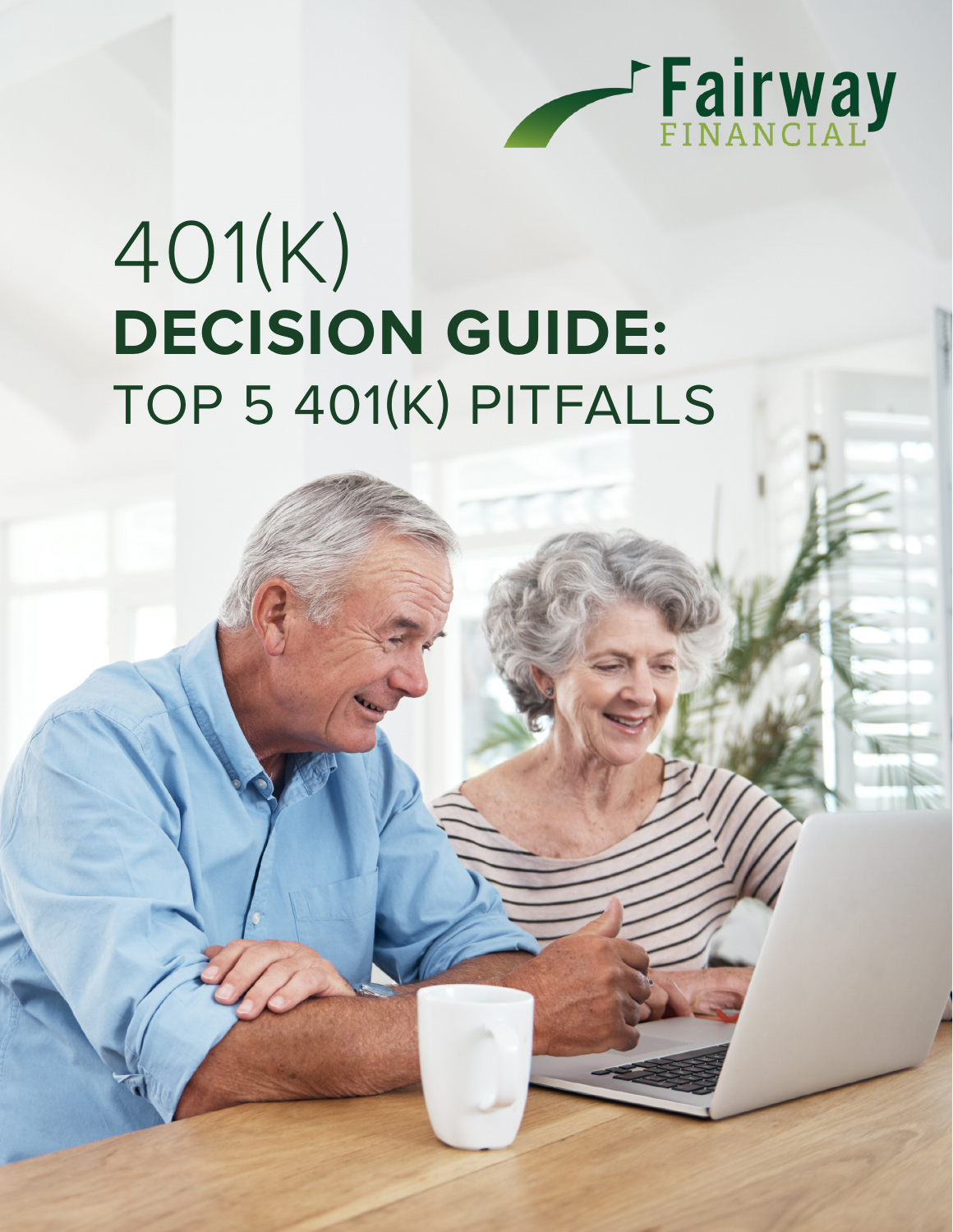If you're experiencing job loss or furlough or are approaching retirement quickly, we know that you're facing complex, difficult decisions. When an unexpected job loss or furlough occurs, you have a crucial choice to make that can seriously affect your retirement years. That's why we wanted to share our top five 401(k) pitfalls — so that you know your options and can make the decision that's best for you.

That's also why it's an important time to talk to a financial professional about your retirement goals and which strategy helps toward those goals. Check out the helpful guide below!

### **PITFALL #1**

#### NOT HAVING A STRATEGIC INVESTING PLAN

We're not talking about a retirement plan that says, "If you max out your 401(k) for 20 years and get 8% a year on your money, you can retire." We're talking about knowing what you own and why you own it. We're talking about not investing in anything until you know how it is going to fit into your strategic plan for financial independence. There are many considerations to take into account, such as when to invest in something, at what price you should invest, how much to invest, how long to invest in it, and when to get out.

Let's talk about that 401(k) — what are your choices?

Take it, leave it, move it, or roll it.

#### TAKE IT

You can take the money in a check made payable to you, but your employer is required by the IRS to withhold a mandatory 20% federal income tax, and you'll have 60 days to put that money back into another qualified plan. However, if not done correctly, you may still incur a substantial income tax liability. You may also incur early withdrawal penalties.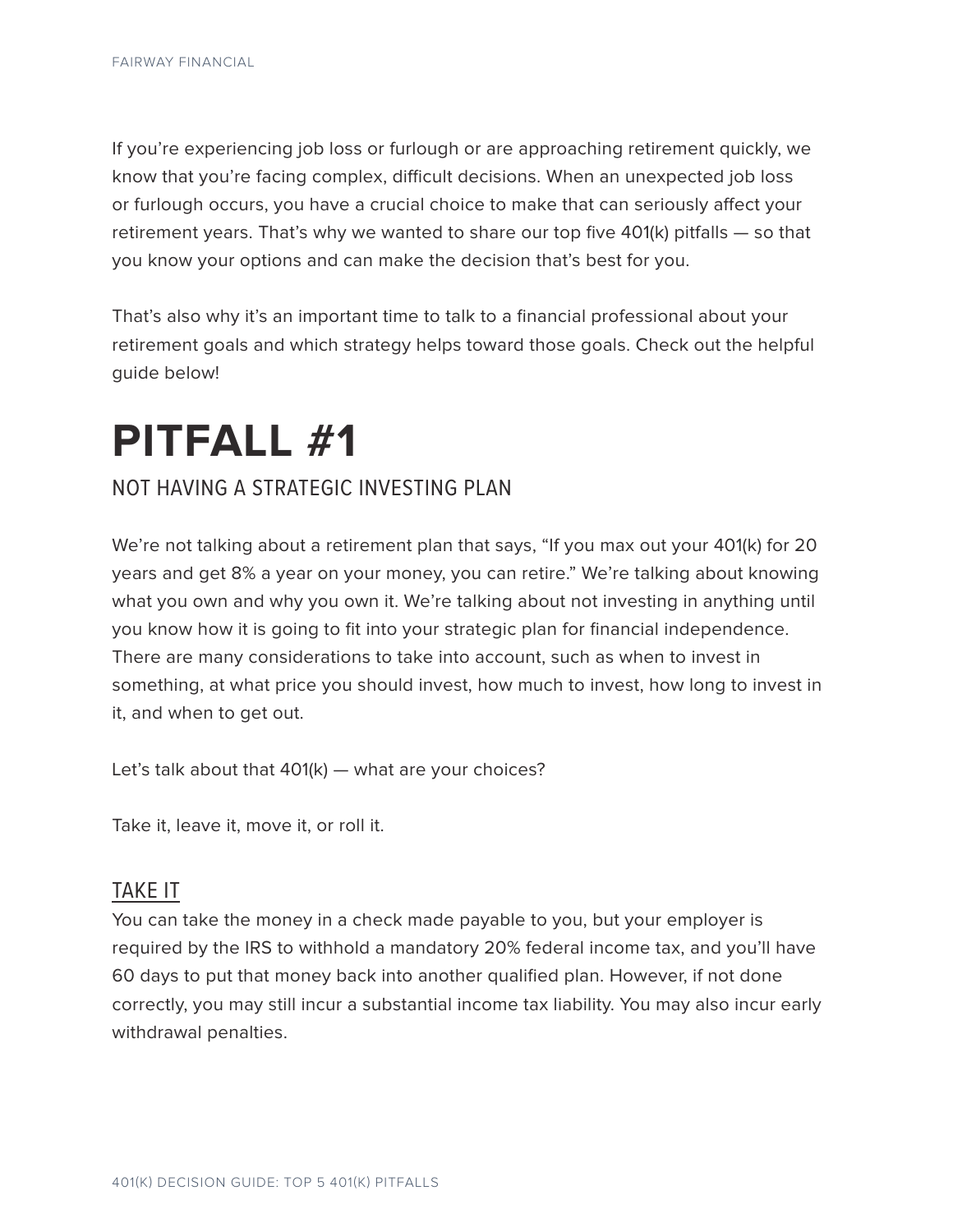### KEEP YOUR 401(K) WITH YOUR FORMER EMPLOYER

You can leave the money in your 401(k). The benefit here is that your money has a chance to grow tax-deferred and federal law provides broad protection against creditors. On the other hand, your investment selection may be limited or potentially come at a higher cost if you leave it where it is now.

#### ROLL OVER THE MONEY TO YOUR NEW EMPLOYER PLAN

You can move the money to another 401(k) if your new employer allows. However, the same rules from above apply because the money is still in a 401(k) account. It's important to weigh your options so you don't incur fees or additional taxes.

### ROLL OVER THE MONEY TO AN IRA

You can exercise a direct rollover to your IRA. While a 401(k) is an accumulation vehicle, an IRA is an accumulation vehicle and offers more investment and distribution flexibility. By design, IRAs offer more versatility than 401(k)s. They are customizable in the areas of investment options and beneficiary strategies, and they offer tax-deferred growth potential. Take advantage of the additional options in an IRA by working directly with a seasoned financial professional.

### **PITFALL #2**

### WITHDRAWING YOUR MONEY WITHOUT REINVESTING

Some employees who have a sizeable 401(k) and are close to retirement feel they can withdraw their money, convert to cash, and ride that out through retirement. Many people are far too willing after a bear market to pay the income tax and keep the rest close to their chests.

While sometimes this can be the right decision, it can come with unintended consequences. One of the biggest issues is battling inflation and rising cost of living through the years.

If you withdraw your entire 401(k), the buying power of your money will likely be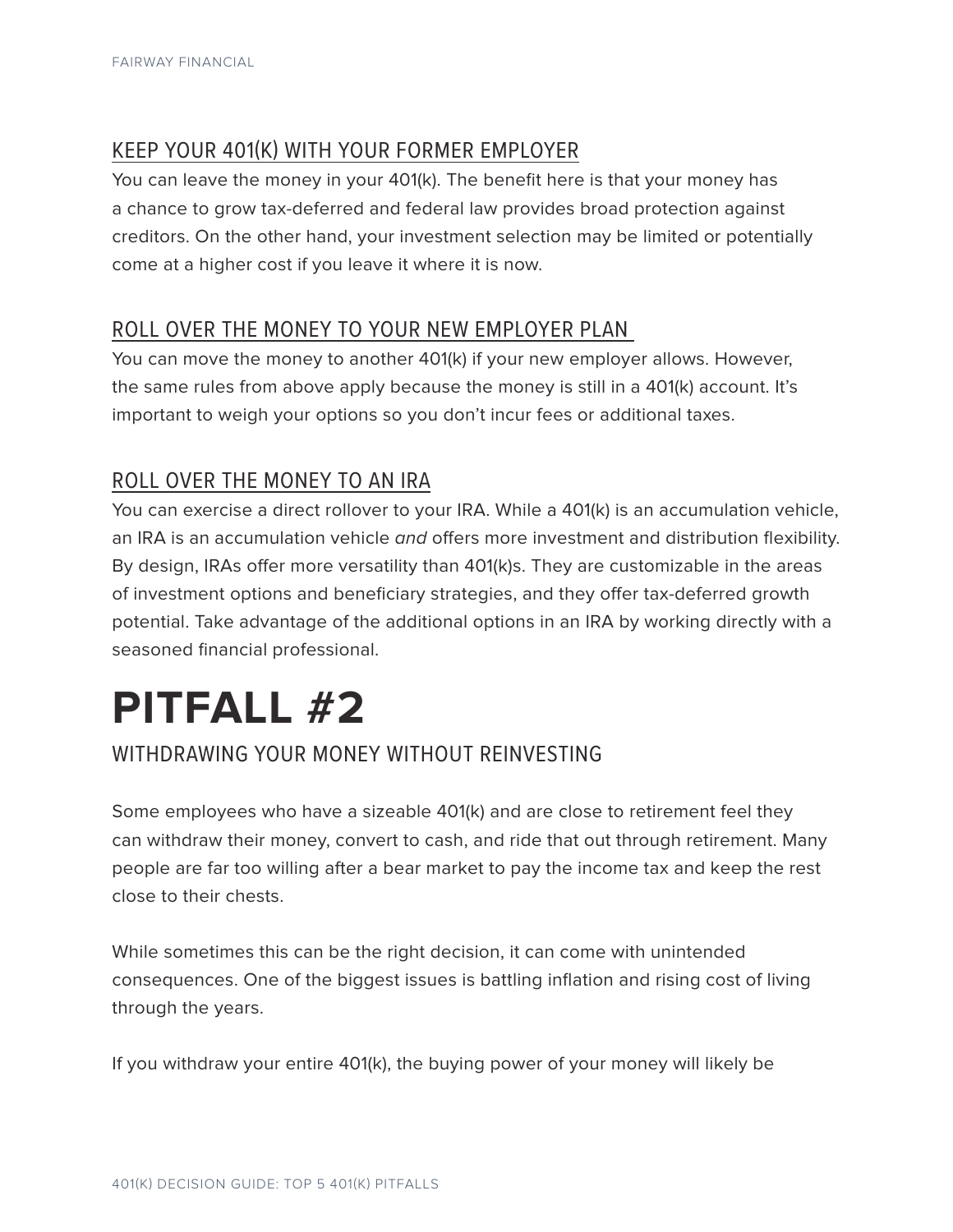less and less throughout the years. By the time you reach the end of your life, your retirement fund may be worth less and will buy less than ever before due to inflation. Unfortunately, this could have a large impact on your retirement plan.

It's tempting to look at the full value of your 401(k) and imagine what you could do with that money right now. But withdrawing your funds and not reinvesting could have a major impact on your retirement income.

## **PITFALL #3**

### LEAVING YOUR MONEY INVESTED WHERE IT IS

While leaving your 401(k) funds where they are after you leave a company can sometimes be advantageous, there are other options to consider that may be better for your situation.

If you leave your money where it is, your former employer decides what 401(k) provider to use and could limit the options of what you can and cannot do.

By leaving your money with your former employer, you may have less visibility with your investments than you would otherwise. If you're going to depend on this money in the twilight years of your life, wouldn't you rather have full visibility and control than lend that to someone you used to work for?

### **PITFALL #4**

MOVING YOUR 401(K) TO ANOTHER 401(K)

This may not always be considered a mistake, but if you're near retirement age and leaving one company for another, it may not always be the best option for you to move your old 401(k) money into another 401(k).

Why? Because it may be beneficial to consider a rollover to an IRA. That's because IRAs usually offer better flexibility and versatility as a retirement account. You'll be able to have more control over your distribution options with an IRA while still accumulating funds in your remaining working years.